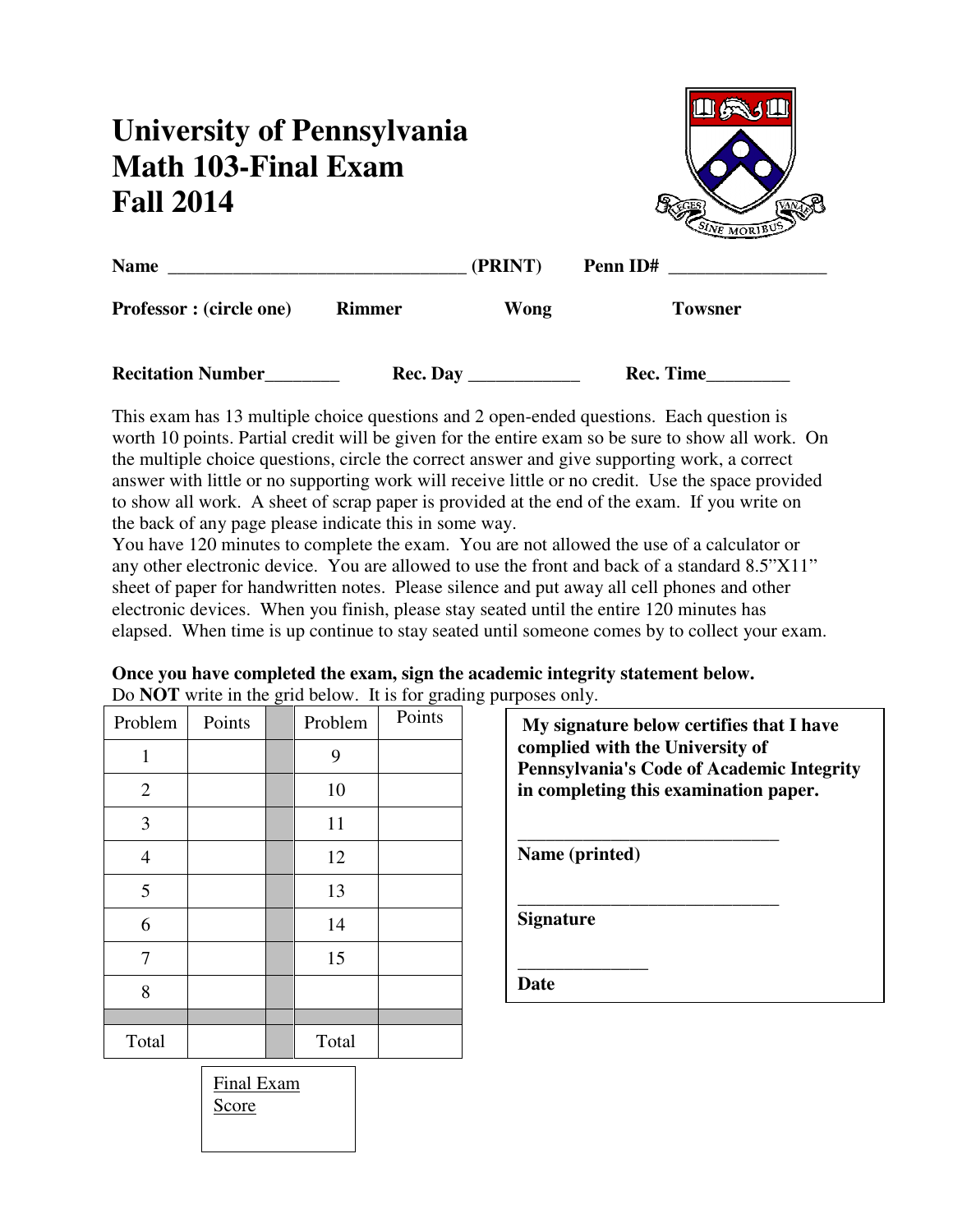1. The point (1,1) is on the graph of  
\n
$$
xy^2 + yx^2 = 2
$$
  
\nWhat is  $\frac{dy}{dx}$  at this point?  
\na) -3 (b) -2 (c) -2 (d) -1 (e) -1 (f) 0  
\nb) 1 (g) 0 (h) Undefined

functions you already know. An example of this is  $sin(x^2)$ . Fresnel $(x)$  with the property that 2. Sometimes an antiderivative can't be described using The physicist Augustin-Jean Fresnel invented a new function

$$
(\text{Fresnel}(x))' = \sin(x^2).
$$
  
What is  $\frac{d}{dx}(\text{Fresnel}(x^2))$ ?  
a)  $\sin(x^4)$  c)  $2x \cdot \text{Fresnel}(x^4)$  e)  $2x \cos(x^2)$  g)  $4x^3 \cos(x^4)$   
b)  $2x \sin(x^4)$  d)  $\cos(x^2)$  f)  $2x \cos(x^4)$  h)  $4x^3 \sin(x^4)$ 

3. An ant is moving along the curve  $y = \sqrt{x}$  so that the ant's *x* − coordinate is increasing at a rate of 2 units per second. When the  $x$  – coodinate of the ant is 1, how fast is the distance between the ant an d the origin increasing?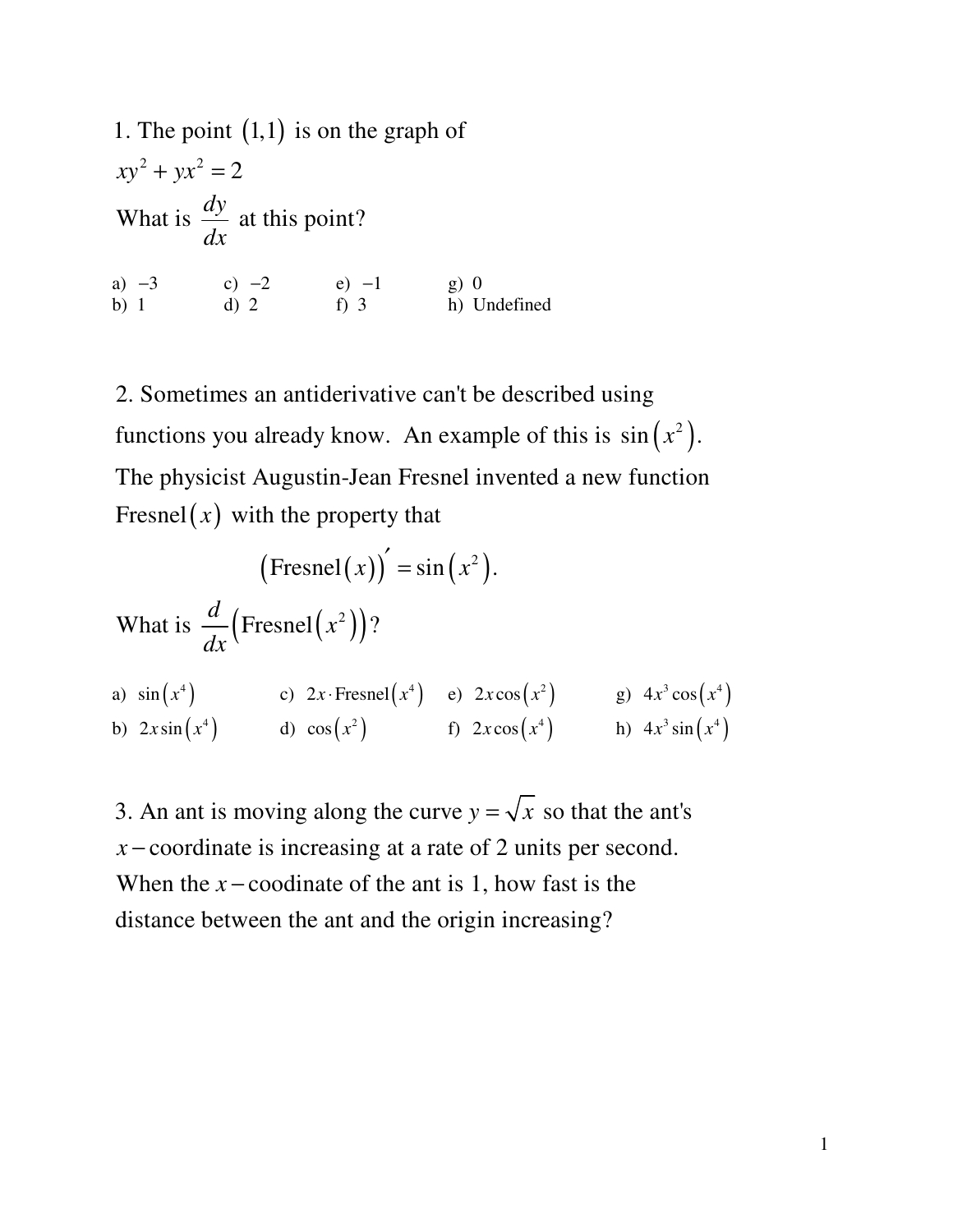4. For the function  
\n
$$
f(x) = \ln(x + \sqrt{x^2 + 4})
$$
  
\nfind  $f'(2\sqrt{3})$   
\na)  $\frac{1}{4}$  c)  $\frac{1}{2}$  e)  $\frac{3}{2}$  g)  $\frac{9}{2}$   
\nb) 0 d) 1 f) 2 h) 12

5. For the function  $f(x) = xe^x$  $find f''(2).$ 

a) 0 c) 1 e) *e* g) 2*e* b)  $e^2$  d)  $2e^2$  f)  $3e^2$  h)  $4e^2$ 

6. For the function

$$
f\left(x\right) = \frac{x^2 - 2x + 6}{x - 3}
$$

Let  $A =$  the local maximum value of  $f(x)$  and  $B =$  the local minimum value of  $f(x)$ Calculate the value of  $A + B$ .

| a) $-4$ | c) $-2$ | $e)$ 0 | $g)$ 2  |
|---------|---------|--------|---------|
| b) $4$  | d) 6    | f) $8$ | $h)$ 10 |

7. Find the absolute minimum value of

$$
f(x) = \frac{4}{3} \sqrt[3]{x} + \frac{16}{3x^{2/3}}
$$
  
on the interval [1, 27]

a) 
$$
\frac{20}{3}
$$
 c)  $\frac{127}{24}$  e) 8 g)  $\frac{9}{2}$   
b) 4 d) 3 f) 27 h) 1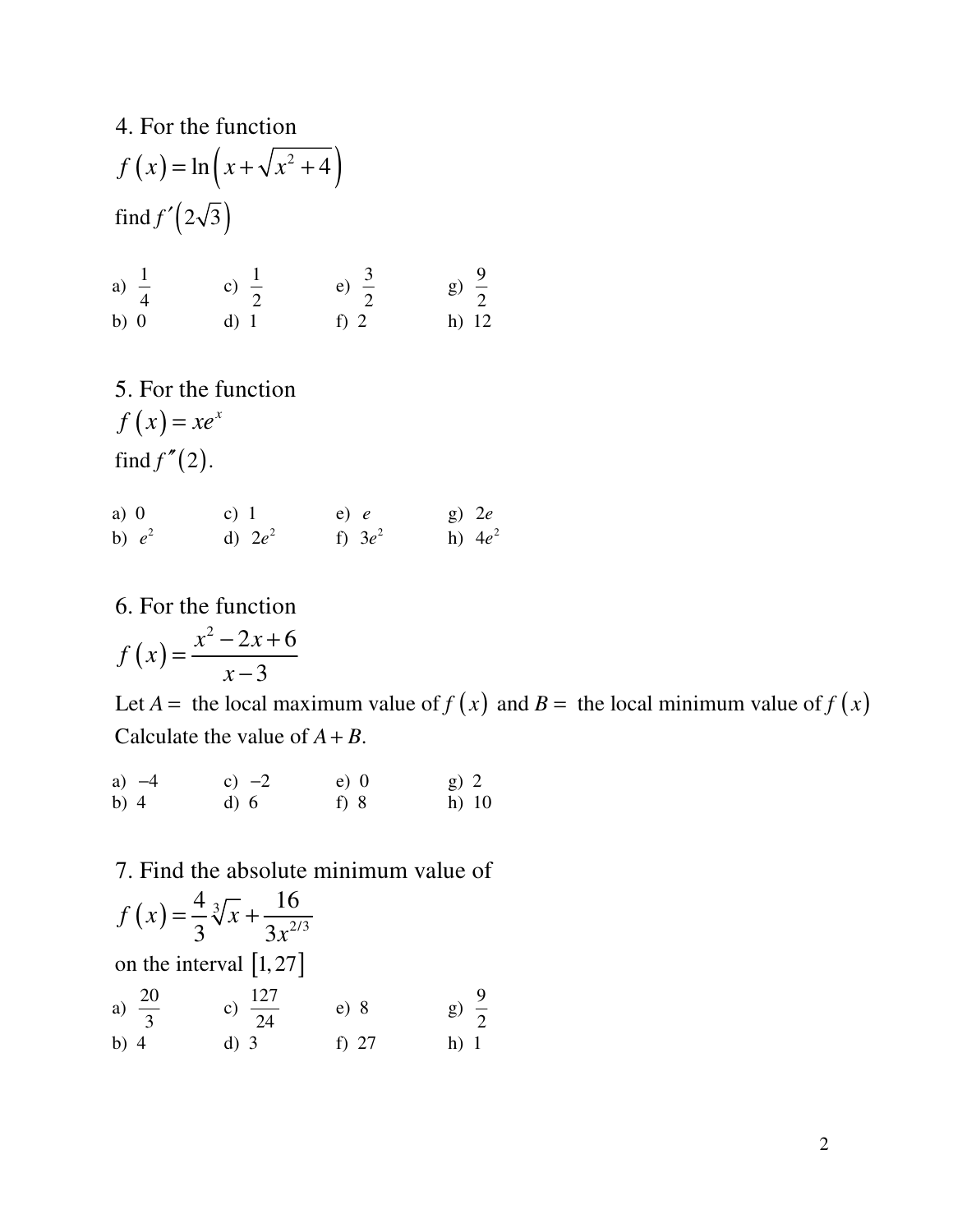| 8. Evaluate                                   |                          |                  |                  |
|-----------------------------------------------|--------------------------|------------------|------------------|
| $\mathbf{u}_{\mathbf{m}}$<br>$x\rightarrow 0$ | $6\ln(\cos x)$<br>$3x^2$ |                  |                  |
| a) $-2$<br>b) 2                               | c) $-1$<br>$d)$ 3        | $e)$ 0<br>$f)$ 4 | $g)$ 1<br>$h)$ 5 |

9. A builder wishes to fence in 30,000  $m^2$  of land in a rectangular shape. For security reasons, the fence along the front part of the land will cost \$50 per meter, while the fence for the other three sides will cost \$10 per meter. How much of each type of fence should the builder buy to minimize the cost of the fence?

### **Answer** :

\_\_\_\_\_\_\_\_\_\_\_\_\_\_\_\_\_\_\_\_ *m* of the \$50 per meter fence. \_\_\_\_\_\_\_\_\_\_\_\_\_\_\_\_\_\_\_\_ *m* of the \$10 per meter fence.

10. Find the value of the sum

| $\sum_{ }^{12}\left( \frac{k^{3}}{2}\right)$<br>$\sum_{k=1}$ $\left( \sqrt{13^2 - 26} \right)$ |        |        |         |
|------------------------------------------------------------------------------------------------|--------|--------|---------|
| a) $-16$                                                                                       | c) $1$ | e) 6   | g) 11   |
| $b)$ 0                                                                                         | $d)$ 3 | f) $9$ | h) $15$ |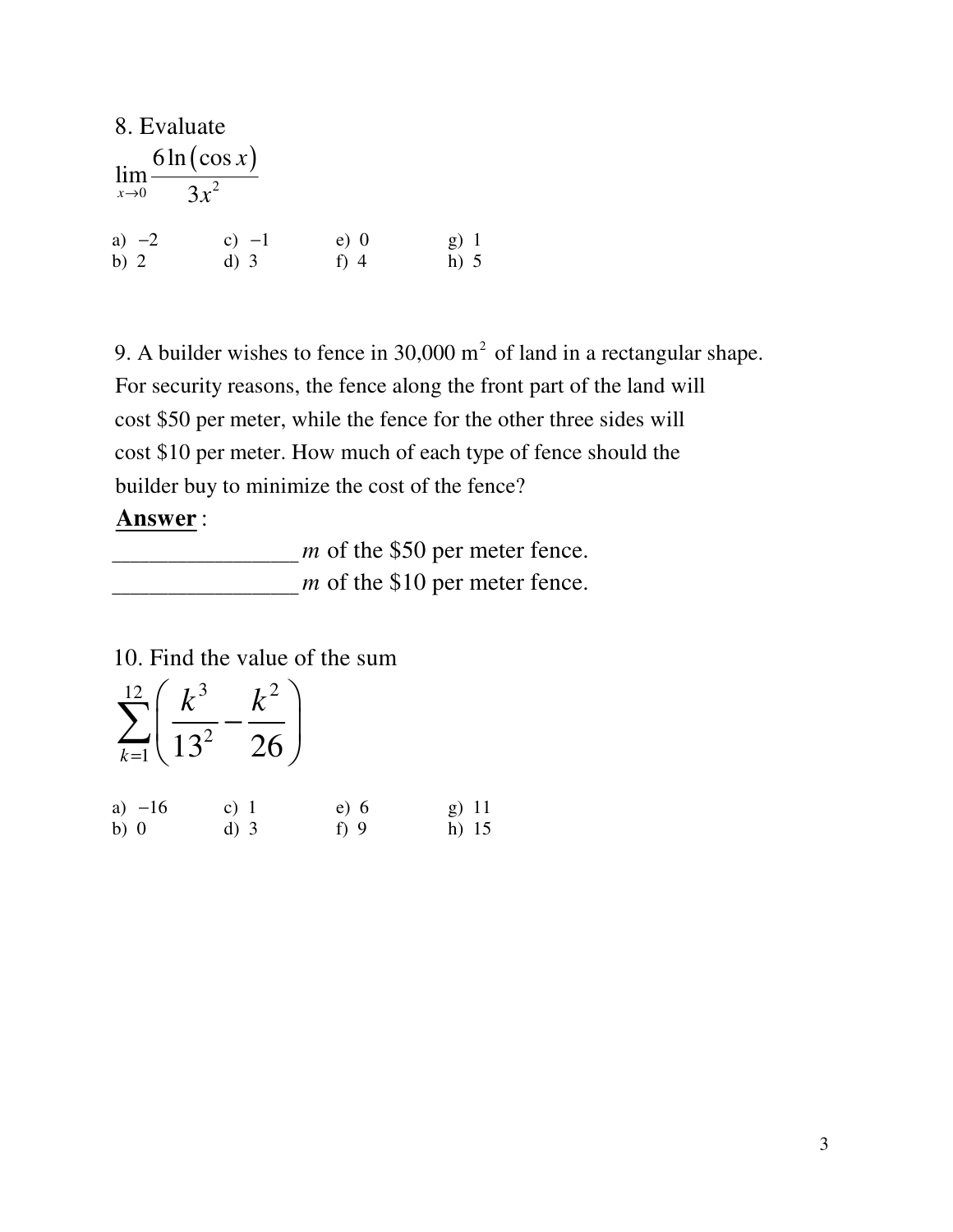## 11. Find the area of the shaded region below



 $(x)$ sin 2 *x*  $G(x) = \frac{1}{2} \sin \left( \frac{\pi}{2} \right) dt$ *t*  $=\int_{0}^{x^2}\frac{1}{t}\sin\left(\frac{\pi t}{2}\right)dt$ 

Find  $G'(-1)$ .

| a) $-3$ | c) $-2$ | $e$ ) $-1$ | g) 0             |
|---------|---------|------------|------------------|
| b) $1$  | $d)$ 2  | f) 3       | h) None of these |